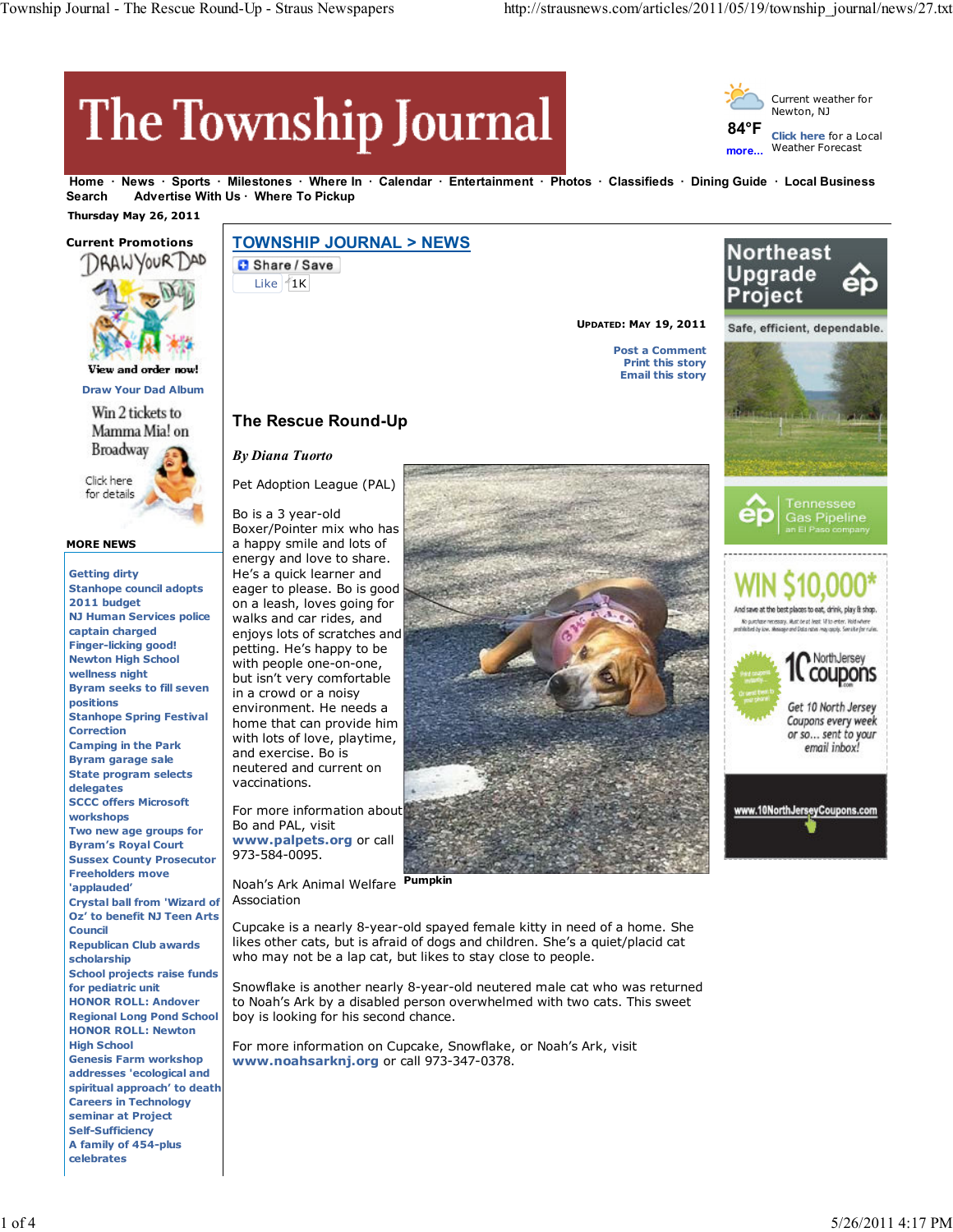۵

- **Hospice nurses given free massages**
- **Bank donates \$3,146 to Meals on Wheels**
- **Kittatinny student**  $\overline{\mathbb{L}}$ **competes in Stickley**
- **Design Invitational The Rescue Round-Up**
- **Cleaning up the** ш **Musconetcong River**

#### **Newspapers**

The Chronicle The Photo News The Warwick Advertiser The Advertiser News (North) The Advertiser News (South) The Sparta Independent The Township Journal The West Milford Messenger The Pike County Courier Have a house steeped in more than just personal history? Click here and tell us about your historical house! **Special Sections**

**Golf Country 2011**

**Horse Country North 2010 Horse Country South 2010 Directory of Community Services**

### **Services**

Subscribe RSS Subscribe E-Mail Subscribe Contact Us Submit a Classified Submit a Letter Submit a Press Release or Announcement Submit a Business Milestone

**Search the archives Find an archived article. Advanced search form**



**Flagstar Bank Home Lending Sparta Office** 





**Snowflake**

#### Eleventh Hour Rescue

Pumpkin is a nearly 2-year-old, three-legged Beagle/Hound mix. She was found freezing to death in the cold of New York City with a severely infected wound. As a result, Pumpkin had to have her front leg removed. She is 100 percent better and shows no signs of missing her leg. Pumpkin is an active dog that gets around just fine. She loves other dogs and kids and will do best in an active household.

XP Lady is a 4-year-old Rhodesian Ridgeback mix who needs a new home. Although she is shy and reserved at first, given some patience and understanding, she will adapt to new situations, especially for her favorite treat; liverwurst. She is up-to-date on all shots and in excellent health.

To learn more about Pumpkin, XP Lady, or Eleventh Hour Rescue, visit **www.ehrdogs.org** or e-mail **eleventhhrrescue@aol.com**.

Paws 2 Your Heart

Echo is a 5-month-old Pit/Lab mix. He's a very sweet puppy who is great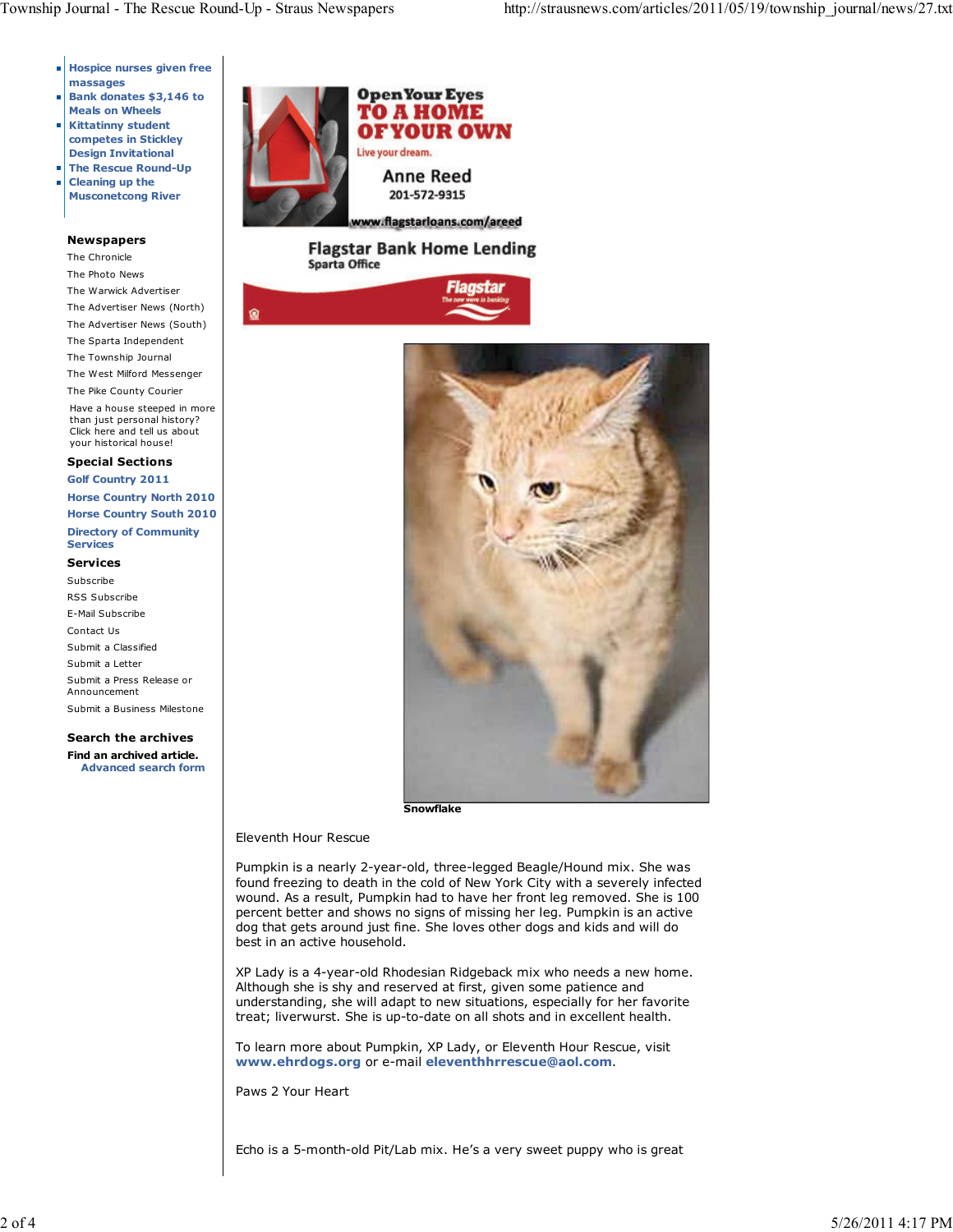with other dogs and kids. Echo was saved from a high kill shelter in West Virginia where his time was almost up. Echo is crate trained, potty trained, walks well on the leash, and loves to give kisses.

Tippy is a 1 1/2 year old Rat Terrier/Collie mix. She is adorable and loves to run around and play with toys. Crate trained and house trained, Tippy is great with dogs, kids, and completely ignores cats.

For more information on Echo, Tippy, or Paws 2 Your Heart, e-mail **www.paws2yourheartrescue.org** or call 973-271-6897.

> rescues in need of volunteers, donations or loving homes: Animal Rescue Service (Fredon) - for dogs and cats **www.petfinder.com/shelters /NJ614.html** or 973-300-5959 BARKS (Byram) - for cats and dogs- **www.barksinc.com** or 973-300-3185 CLAWS Cat Rescue & Adoption Shelter of Sussex, Inc. (Augusta) - for cats **clawscatshelter.com** or 973-875-8540 Eleventh Hour Rescue (Rockaway)- for dogs **www.ehrdogs.org** or 973-664-0865 Father John's Animal House (Lafayette) - for cats and dogs **www.sussex.petfinder.org** or 973-300-5909

Hippity Hop Rabbit Rescue (Somerville) - for rabbits **www.hippityhoprabbitrescue.com** or 973-393-2922 Horse Rescue United, Inc. (Allentown)- for horses of all breeds**www.horserescueunited.org** or 609-481-8561 K.I.S.S. (Kitties In-need-of Someone Special, Inc.) (Hopatcong) - for cats **www.kiss.petfinder.com** or 973-670-2481 Mylestone Equine Rescue (Phillipsburg) - for horses of all breeds **www.mylestone.org** or 908-995-9300 Noah's Ark Animal Welfare Association (Ledgewood)- for cats and dogs **www.noahsarknj.org** or 973-347-0378 One Step Closer Animal Rescue (O.S.C.A.R.) (Sparta) - for cats and dogs **www.petfinder.com/shelters/NJ133.html** or 973-652-3969 Operation Sanctuary (Landing) - for cats - **www.operationsanctuary.org** or 610-628-9160 Paws 2 Your Heart (Lafayette)- for cats and dogs **www.paws2yourheartrescue.org** or 973-271-6897 Pet Adoption League (Hackettstown)- for dogs and **cats-www.palpets.org** or 973-584-0095 ReRun, Inc. (Helmetta) - for Thoroughbred horses - **www.rerun.org** or 732-521-1370 Safe Haven Rabbit Rescue (Clinton) - for rabbits- **www.safehavenrr.org** or 973-238-0814 Safe Hounds Beagle Rescue, Inc. (Sparta) - for beagle dogs **www.safehounds.com** or 973-729-8431 Second Chance Pet Adoption League (Oak Ridge) - for dogs **www.secondchance.petfinder.com** or 973-208-1054 St. Hubert's Animal Welfare Center (Madison) - for cats and dogs **www.sthuberts.org** or 973-377-2295 Under My Wing Avian Refuge (Wantage) - for exotic birds **www.exoticbirdsrefuge.org** or 973-702-7770 If you have or know of a local animal rescue that should be featured in an upcoming Rescue Round-Up, contact Diana Tuorto at **lunar\_aradia@yahoo.com**.